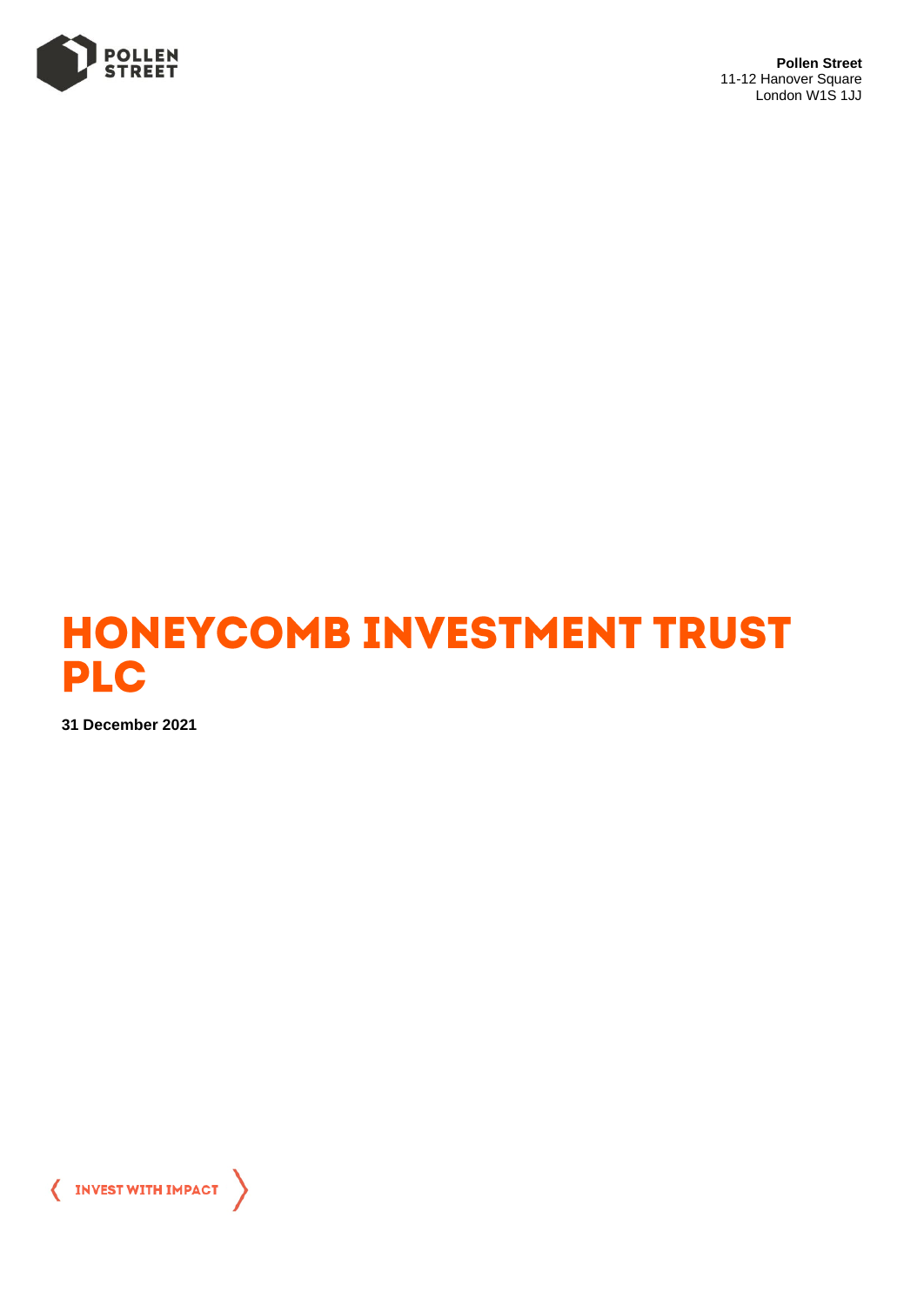

# **INVESTMENT MANAGER'S COMMENTARY**

Honeycomb Investment Trust plc (the "Company") delivered a NAV return of 0.69% for the month, which is equivalent to 8.1% per annum. This brings total NAV return for 2021 to 8.49%. This represents the strongest annual NAV return since 2017 and has been achieved through strong underlying Credit Asset returns of 9.6%.

#### **2021 Performance**

2021 has been a year of execution and consistency for Honeycomb Investment Trust. The Company entered 2021 in a strong position with a robust credit portfolio, long term debt facilities and a strong pipeline of compelling investment opportunities.

Over the course of 2021 HONY remained fully invested with investment assets increasing to £615m from £571m in December 2020 with total deployment of c.£250m as capital was reinvested from loans that repaid.

Through 2021 the Portfolio continued to deliver on the strategy, focusing on senior asset secured exposures and reducing the direct unsecured consumer exposure in the portfolio. In line with this secured strategy, the Investment Manager sold the remaining direct unsecured consumer portfolio in December 2021 for carrying value, with the proceeds reinvested in senior secured positions. This completes the final phase of the planned focus of Honeycomb's asset base onto senior and asset secured debt with 78% of the credit portfolio in senior assets and 100% structurally secured.

## **Key Details**

| Monthly NAV Return (Annualised)         | 8.1%       |  |  |  |  |
|-----------------------------------------|------------|--|--|--|--|
| Monthly NAV Return                      | $0.69\%$   |  |  |  |  |
| <b>YTD NAV Return</b>                   | 8.49%      |  |  |  |  |
| <b>ITD* NAV Return</b>                  | 49.9%      |  |  |  |  |
| NAV Cum. Income                         | £359.3m    |  |  |  |  |
| NAV Ex. Income                          | £358.9m    |  |  |  |  |
| <b>Market Capitalisation</b>            | £333.2m    |  |  |  |  |
| Net Investment Assets                   | £614.8m    |  |  |  |  |
| Net Debt to Equity                      | 71.1%      |  |  |  |  |
| Debt to Equity                          | 74.7%      |  |  |  |  |
| Shares in Issue                         | 35,259,741 |  |  |  |  |
| <b>Share Price</b>                      | 945.0p     |  |  |  |  |
| NAV Cum. Income per Share               | 1,019.1p   |  |  |  |  |
| NAV Ex. Income per Share                | 1,017.8p   |  |  |  |  |
| Premium (Discount) to NAV Cum<br>Income | (7.3)%     |  |  |  |  |

As a result of this strategy, impairment charges continued to reduce throughout 2021. In addition, the Company's listed bond portfolio was sold in June realising a small profit.

The portfolio has performed well throughout 2021 despite uncertainty in the macro environment. The Company's ability to continue to deliver uninterrupted strong performance has demonstrated the portfolio's consistent income generation, and the stability of the returns are a result of the diligent investment approach that focuses on senior investments secured on diverse pools of assets with strict risk adjusted returns criteria and strong credit quality. Proactive portfolio management lies at the heart of the investment philosophy and the Manager's senior secured strategy protects the Company from underperformance in the asset base. There have been no significant changes to the debt facilities and the Company remains in a strong liquidity position.

Going in to 2022 the pipeline of new deals is strong at £1.5bn, with a number of opportunities in the sustainability sector.

#### **2022 Outlook & Opportunities**

As private lending markets continue to evolve in and beyond 2022, Pollen Street Capital continually assess how structural shifts in consumer behaviour and markets create attractive opportunities for Honeycomb Investment Trust. Below we explore the transition to a more sustainable ecosystem.

#### **Sustainability**

The rapid pace of the global sustainability transformation continues to outweigh the availability of finance for driving social and the environmental impact. At Pollen Street, we see this structural shift as a huge opportunity to be part of the solution and deliver a positive impact for society and our investors. In our view, structural shifts will create opportunities within three key segments:

1. Decarbonising the economy - Transport

An important part of the shift to a net zero emission economy is replacing high emission diesel and petrol vehicles with electric vehicles. Electric vehicles (EVs) are typically more expensive than their fossil fuel equivalents, increasing the need for financing solutions encouraging the transition. The Investment Manager sees two core customer bases with clear appetite for finance; consumers and ride-share drivers. Our focus within this sector is to provide senior facilities to operators of electric vehicle fleets, with our latest investment in the sector being a facility to Onto, the largest pure-play electric vehicle subscription business in Europe secured on their fleet of EVs. The Investment Manager continues to see opportunities in this sector, and expects it to form an integral part of 2022 deal flow. There are also growing opportunities in the electric micro-mobility sector for senior facilities collateralised by fleets, offering attractive return profiles with strong downside protection.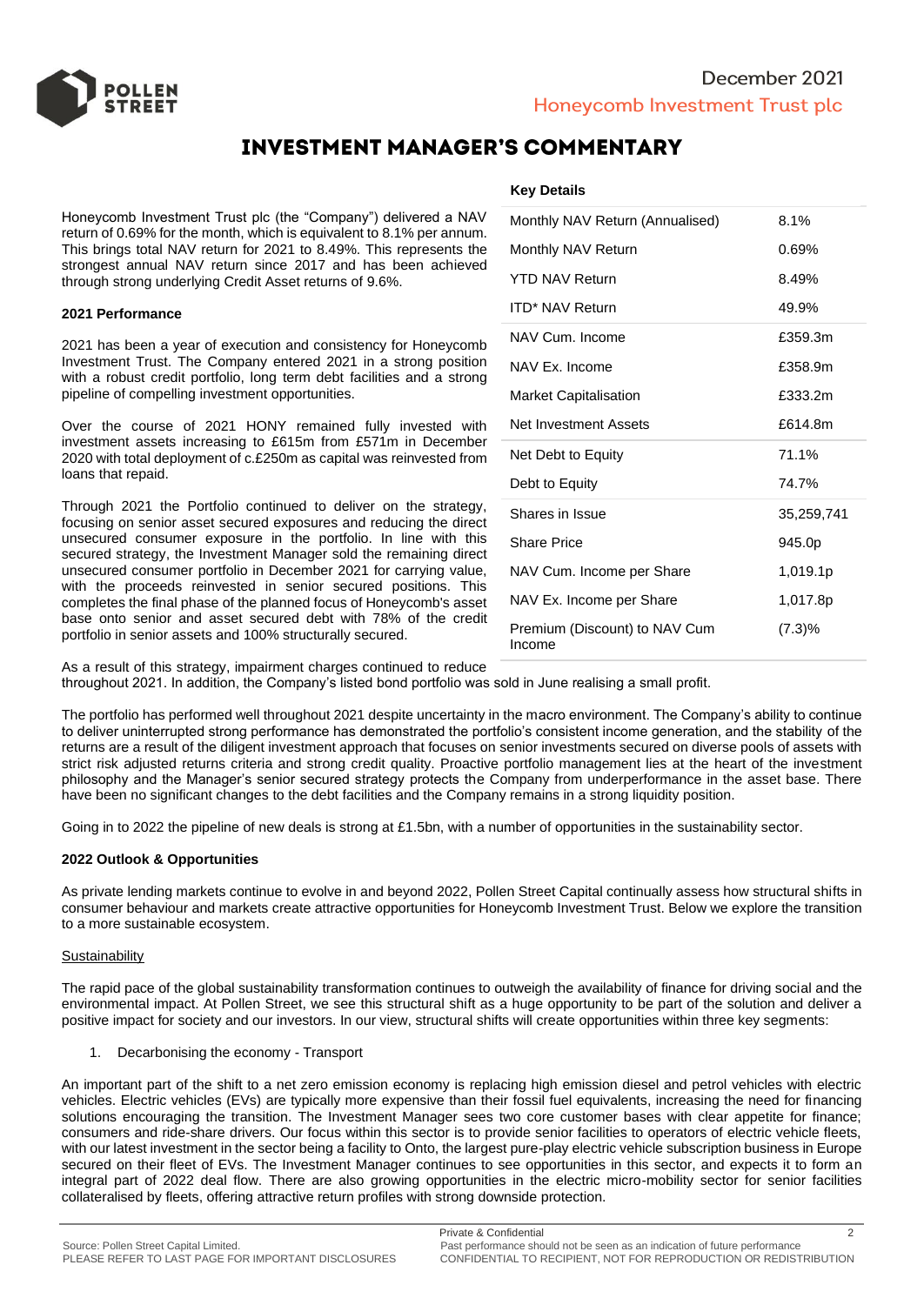

### 2. Energy efficiency – Home / Development

Newly constructed homes are on average 60%+ more energy efficient than the existing housing stock. Our focus for real estate investment is in financing the construction of new residential housing, thereby improving the energy-efficiency of buildings and reducing carbon emissions. In particular, we see clear and significant benefits in adopting modern construction methods, including modular housing, and specific guidance and government targets to ensure efficiency and sustainable build qualities.

3. Renewable energy

The transition towards a more sustainable society necessitates immediate action to replace polluting energy sources, with greener, more sustainable fuels. Research suggests that the UK is on course to double its solar capacity by 2030, but will need to treble it if the nation is to meet its net-zero target for 2050. Large scale renewable energy focused infrastructure projects are typically well funded through institutional and governmental capital, smaller more granular projects remain underfunded. For example, homeinstalled solar panels typically require significant upfront cost, and so are unaffordable for many households, yet create material energy savings, and are in many cases cash generative as excess electricity is sold to the grid. This creates an attractive opportunity to provide funding for the installation of the panels, helping customers save money while moving to more sustainable energy sources.

4. Sustainability Linked Loans

As the ESG lending space continues to grow, we see innovative Sustainable Finance products developing to align a company's ESG strategy with its financing structure. Sustainability Linked Loans (SLL) have become increasingly popular and are at the forefront of this trend. SLL differ from traditional green financing in that they have no restriction on the use of funds and are more akin to a traditional debt product. The key difference is that an SLL aligns a borrowers financing to one or more sustainability performance targets (SPTs) which are targets relating to ESG specific KPIs. The loans include downward ratchets on margins if these pre-determined KPIs are met thereby incentivising borrowers to improve their sustainability impact through a reduction in the cost of borrowing.

According to Dealogic global SLL issuance in FY20 was in excess of \$150bn and we see more growth ahead for Sustainability Linked Loans and Bonds. The Investment Manager already applies an impact lens and standard ESG diligence as part of the investment process. These SLLs are an opportunity for asset managers to further influence and help drive the positive impact of their credit partners. Clearly the benefits are broad, with increased transparency allowing borrowers to demonstrate their ESG credential in a way that allows investors to measure and understand the impact of their investments.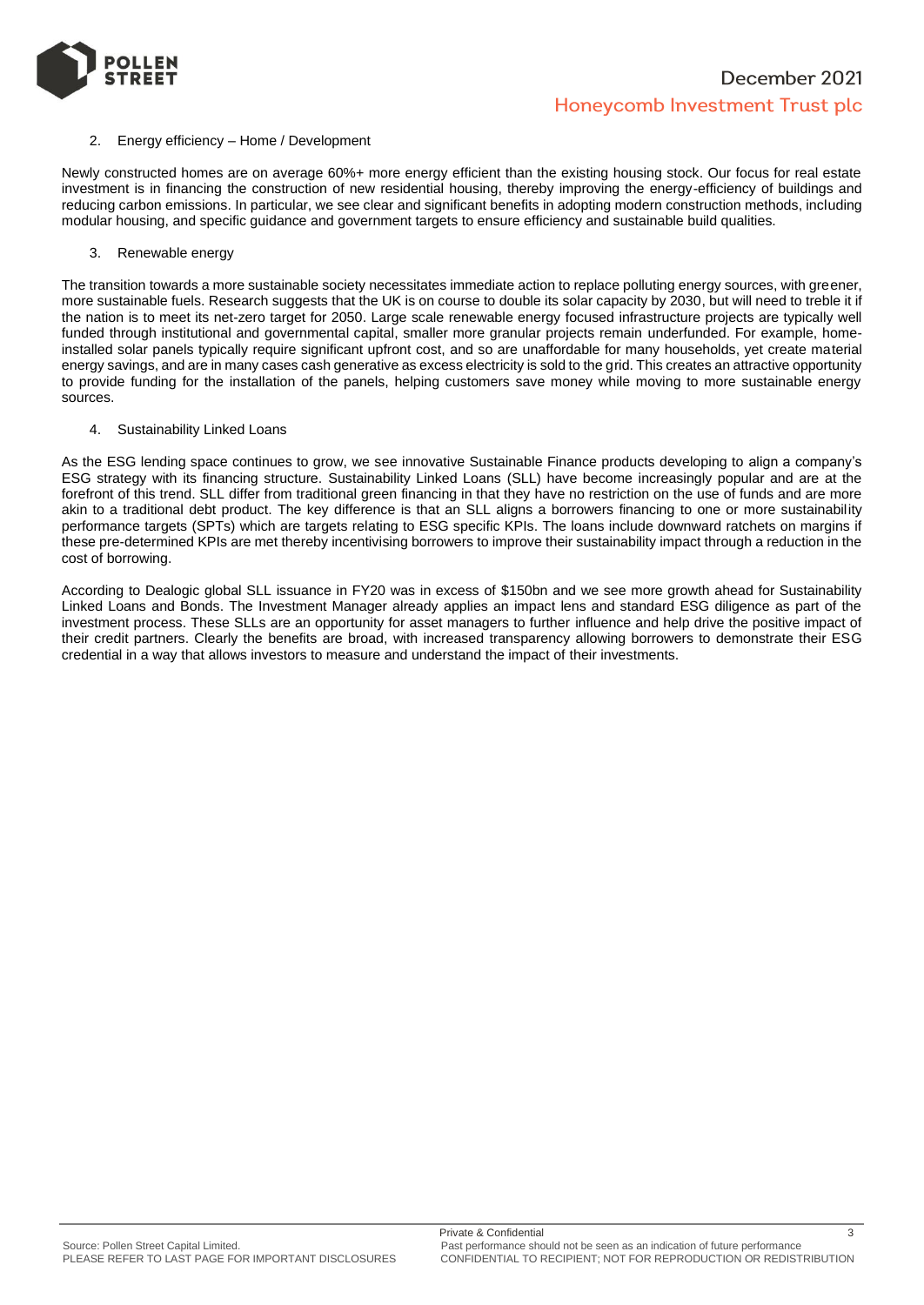



### **Figure 2 - Composition of Investment Assets Figure 3 Investment Assets**



<sup>1</sup> Net Investment Assets

**Figure 4 – NAV Stratification**



<sup>1</sup> NAV excluding working capital and debt, stratified by investment structure

<sup>2</sup> NAV excluding working capital and recourse debt, stratified by expected remaining term of each asset

<sup>3</sup> NAV excluding working capital and debt, stratified by average yield of each platform



## **Figure 5 – FY21 Returns Bridge**

Source: Pollen Street Capital Limited.<br>PLEASE REFER TO LAST PAGE FOR IMPORTANT DISCLOSURES CONFIDENTIAL TO RECIPIENT, NOT FOR REPRODUCTION OR REDIST

Private & Confidential 4

PLEASE REFER TO LAST PAGE FOR IMPORTANT DISCLOSURES CONFIDENTIAL TO RECIPIENT, NOT FOR REPRODUCTION OR REDISTRIBUTION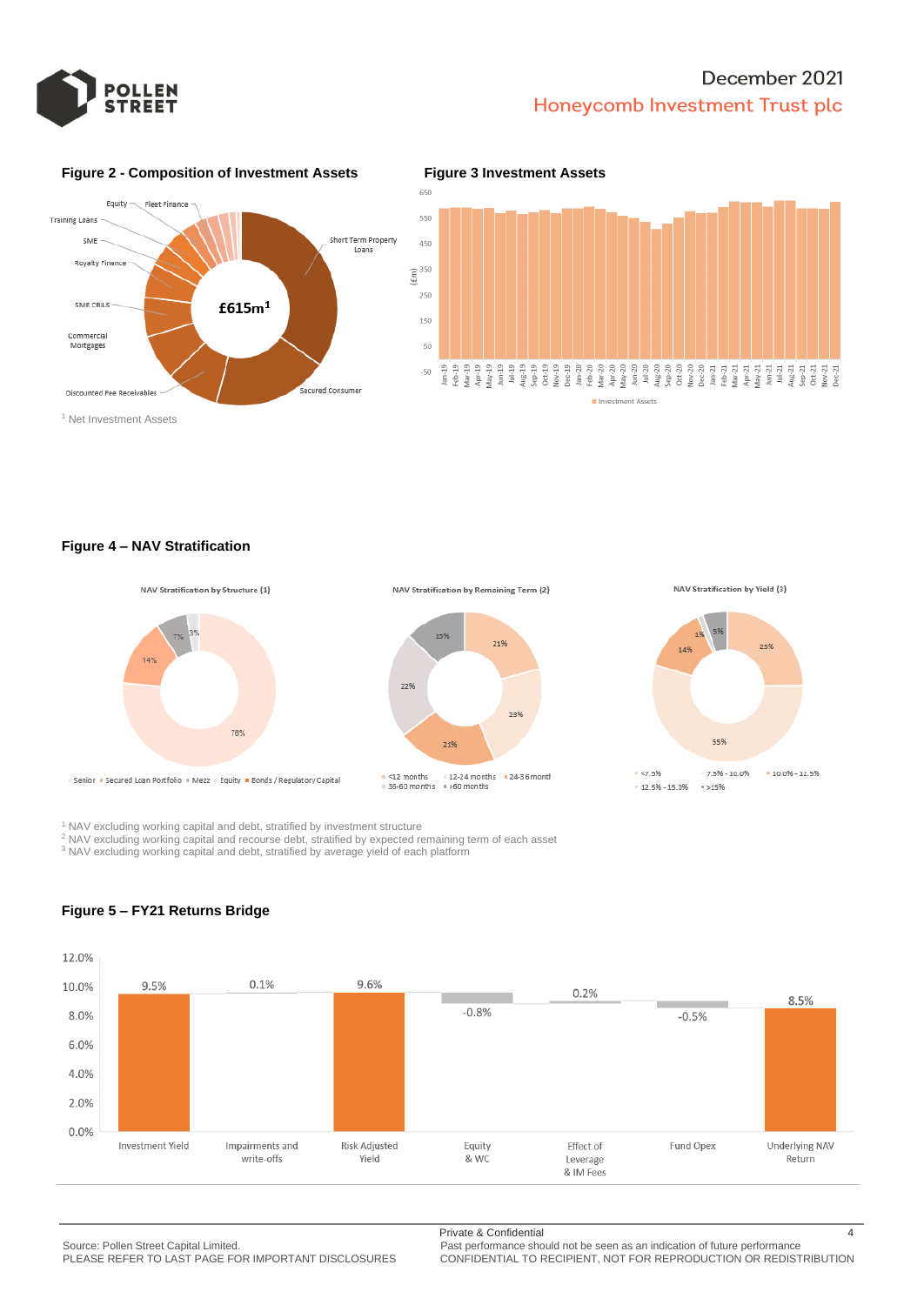

## **Figure 6– Top 10 Holdings**

|                |                                                    | Deal Type <sup>(1)</sup> | <b>Structure</b> | <b>Sector</b>                 | <b>Value of Holding</b><br>at 31-Dec-21 (£m) | LTV <sup>(2)</sup> | Percentage of<br>Portfolio <sup>(3)</sup> |  |
|----------------|----------------------------------------------------|--------------------------|------------------|-------------------------------|----------------------------------------------|--------------------|-------------------------------------------|--|
|                | <b>UK Agricultural Finance</b>                     | <b>Direct Portfolio</b>  | Senior           | Property                      | 52.9                                         | 50%                | 8.6%                                      |  |
| $\overline{2}$ | <b>Sancus Loans Limited</b>                        | Structured               | Senior           | Property                      | 52.8                                         | 54%                | 8.6%                                      |  |
| 3              | <b>Creditfix Limited</b>                           | <b>Structured</b>        | Senior           | Discounted fee<br>receivables | 51.3                                         | 39%                | 8.3%                                      |  |
| 4              | <b>Oplo Direct Portfolio</b>                       | <b>Direct Portfolio</b>  | Loan Portfolio   | <b>Secured Consumer</b>       | 48.6                                         | 81%                | 7.9%                                      |  |
| 5              | <b>Nucleus Cash Flow</b><br><b>Finance Limited</b> | Structured               | Senior           | <b>SME CBILS</b>              | 40.6                                         | 96%                | 6.6%                                      |  |
| 6              | <b>Downing Development</b><br>Loans                | Direct Portfolio         | Senior           | Property                      | 35.9                                         | 63%                | 5.8%                                      |  |
| $\overline{7}$ | <b>Duke Royalty</b>                                | Structured               | Senior           | <b>SME</b>                    | 35.2                                         | 40%                | 5.7%                                      |  |
| 8              | <b>GE Portfolio</b>                                | <b>Direct Portfolio</b>  | Loan Portfolio   | <b>Secured Consumer</b>       | 31.2                                         | 61%                | 5.1%                                      |  |
| 9              | <b>Oplo Structured</b>                             | Structured               | Mezzanine        | <b>Secured Consumer</b>       | 29.9                                         | 95%                | 4.9%                                      |  |
| 10             | <b>Queen Street</b>                                | Structured               | Senior           | Property                      | 24.6                                         | 75%                | 4.0%                                      |  |

Statistics as at 31 December 2021

1. Direct Portfolios labelled as Senior in structure refer to portfolios of loans that are individually senior secured

2. In the case of Direct Portfolios, the LTV is against latest underlying collateral values (typically at origination for directly originated assets or at purchase for acquired seasoned portfolios). For structured facilities the LTV reflects the maximum advance rate against eligible assets for Oplo Structured and 118118 Loans, and in the case of structured propertybacked facilities, the LTV reflects the look through LTV against the underlying property collateral. Development finance loan LTVs are quoted as the maximum LTGDV at origination. 3. Net Investment Assets

## **Background and Investment Objective**

Honeycomb Investment Trust plc (the "Company") operates an asset backed credit strategy that delivers stable income alongside strong downside protection through providing predominantly senior lending to non-bank lenders secured on their underlying loan portfolios. The investment strategy is supported by the ongoing structural changes in the financial services industry that create a significant opportunity for nonbank lenders to reach customers who are underserved by mainstream banks with bespoke and appropriate products. The investment objective is to provide shareholders with an attractive level of dividend income with capital preservation.

The strategy aims to generate positive impact around key areas where Honeycomb Investment Trust can make a meaningful difference; Financial Inclusion, Affordable Housing, Regional Growth & Green Housing.

#### **Investment Features**

- 8% targeted dividend on issue price when fully invested and leverage applied, payable quarterly.
- Investments secured on loan portfolios of non bank lenders
- Over 40 different investments a diverse and granular portfolio, no single asset / single sector risk

#### - Short duration - Average life 2 to 3 years with underlying portfolio typically amortising removing refinancing/ exit risk

- Investments benefit from tight Covenants and Corporate security
- Conservative Leverage

#### **Fund Facts**

| Type of Fund           | Closed - Ended Fund                                |
|------------------------|----------------------------------------------------|
| Listing                | Main Market of the London<br><b>Stock Exchange</b> |
| Ticker                 | <b>HONY</b>                                        |
| <b>ISIN</b>            | GB00BYZV3G25                                       |
| <b>Inception Date</b>  | 23 December 2015                                   |
| Dividend               | Quarterly                                          |
| <b>NAV Calculation</b> | As of last day, of each<br>month                   |
| Management Fee*        | $1\%$                                              |
| Performance Fee**      | 10%                                                |

\* applicable to gross assets

\*\* subject to 5% preferred return hurdle and high watermark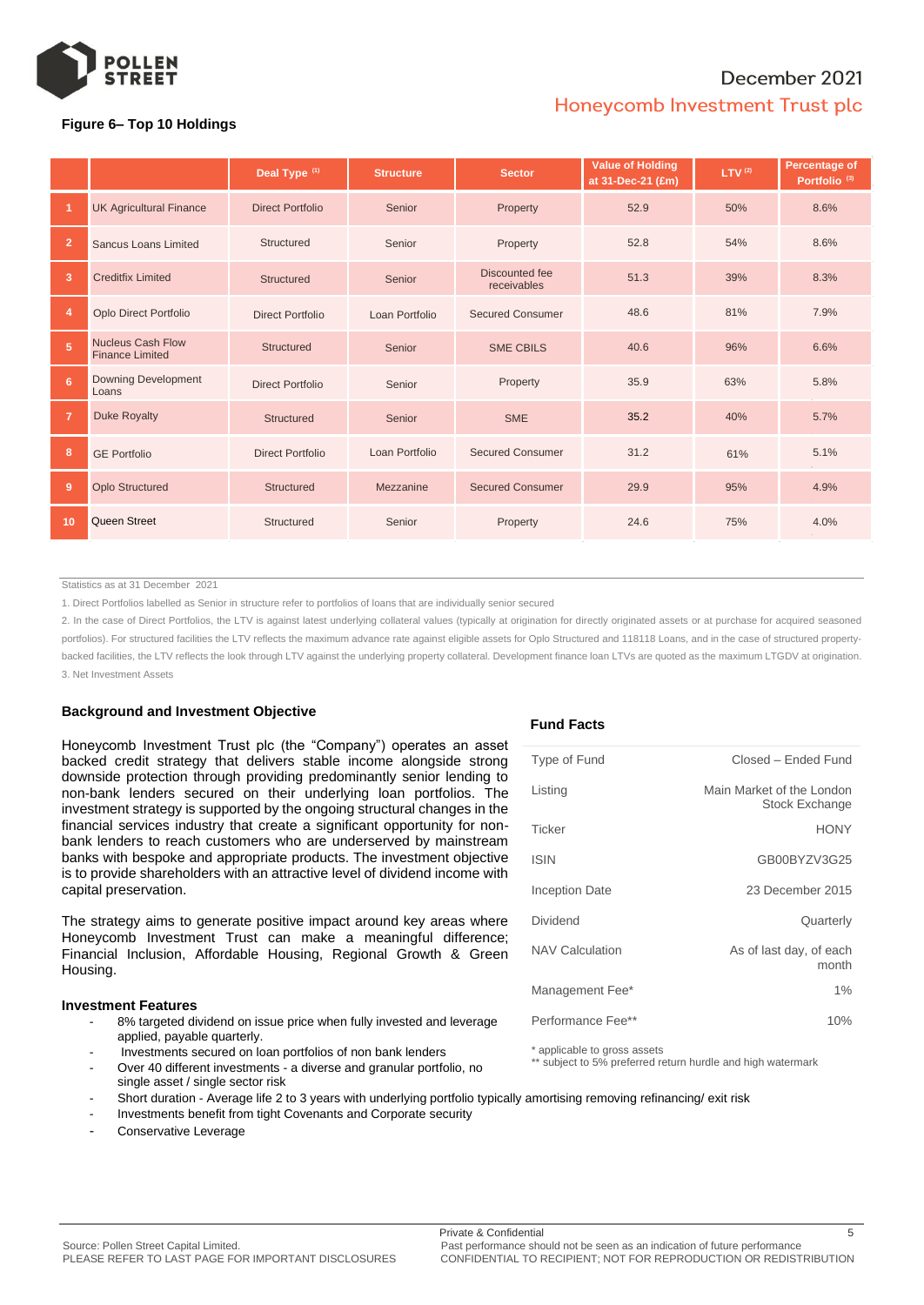

### **Performance & Dividend History**

|                                  |      | Jan            | Feb     | Mar         | Apr            | M ay       | Jun     | Jul                      | Aug        | Sep        | Oct        | Nov        | Dec     | <b>YTD</b>  | ITD*            |
|----------------------------------|------|----------------|---------|-------------|----------------|------------|---------|--------------------------|------------|------------|------------|------------|---------|-------------|-----------------|
| NAV Return IAS 39                | 2016 | 0.04%          | 0.13%   | 0.19%       | 0.92%          | 0.60%      | 0.79%   | 0.68%                    | 0.70%      | 0.88%      | 0.89%      | 0.92%      | 0.94%   | 7.85%       | 7.83%           |
| NAV Return IAS 39                | 2017 | 0.69%          | 0.69%   | 0.78%       | 0.62%          | 1.80%(1)   | 0.55%   | 0.65%                    | 0.62%      | 0.63%      | 0.61%      | 0.61%      | 0.79%   | 9.11%       | 17.24%          |
| NAV Return IFRS 9                | 2018 | 0.66%          | 0.59%   | 0.72%       | $1.36\%^{(3)}$ | 0.56%      | 0.60%   | 0.63%                    | 0.67%      | 0.67%      | 0.67%      | 0.65%      | 0.60%   | 8.43%       | $25.12\%^{(2)}$ |
| NAV Return IFRS 9                | 2019 | 0.58%          | 0.54%   | 0.67%       | 0.67%          | 0.64%      | 0.65%   | 0.67%                    | 0.66%      | 0.66%      | 0.67%      | 0.67%      | 0.67%   | 7.79%       | $33.17\%^{(2)}$ |
| NAV Return IFRS 9                | 2020 | $1.62\%^{(4)}$ | 0.65%   | 0.25%       | 0.42%          | 0.42%      | 0.75%   | 0.61%                    | 0.87%      | 0.28%      | 0.58%      | 0.62%      | 0.67%   | 7.71%       | 41.15%(2)       |
| NAV Return IFRS 9                | 2021 | 0.67%          | 0.64%   | 0.75%       | 0.73%          | 0.77%      | 0.75%   | 0.72%                    | 0.71%      | 0.66%      | 0.68%      | 0.66%      | 0.69%   | 8.49%       | 49.90%(2)       |
| Share Price Performance**        | 2016 | 1.50%          | ÷.      | ×           | ×.             | ×.         | ×       | $\overline{\phantom{a}}$ | ×          |            |            |            | 0.54%   | 2.05%       | 2.05%           |
| Share Price Performance**        | 2017 | 3.92%          | 3.72%   | 0.45%       | 1.81%          | (0.89%     | 4.93%   | 2.78%                    | 0.42%      | $(1.24\%)$ | (0.84%     | (0.63%     | (1.49%  | 13.42%      | 15.75%          |
| Share Price Performance**        | 2018 | $(1.94\%)$     | ٠       |             | (1.76%)        | ÷,         | ×       | 0.90%                    |            | 0.89%      | (0.44%     |            |         | $(2.38\%)$  | 13.00%          |
| Share Price Performance**        | 2019 | ٠              |         |             |                | $(1.33\%)$ | (0.45%) | $\overline{\phantom{a}}$ | $(0.45\%)$ | $(6.33\%)$ | $(3.86\%)$ | $(1.51\%)$ | (0.77%  | $(13.94\%)$ | (2.75%)         |
| Share Price Performance**        | 2020 | (2.13%)        | (2.13%) | $(18.48\%)$ | $(1.33\%)$     | ×          | 1.69%   | 1.33%                    | 7.21%      | 12.54%     | 1.63%      |            | 0.80%   | $(3.08\%)$  | (5.75%)         |
| Share Price Performance**        | 2021 | 2.92%          | (1.03%  | $(2.08\%)$  | 2.66%          | $(0.52\%)$ | 1.04%   | $\overline{\phantom{a}}$ | (155%)     | 1.57%      | $\sim$     | $(0.52\%)$ | (2.07%) | 0.27%       | $(5.50\%)$      |
| Dividend Per<br>Share (Pence)*** | 2016 |                |         |             |                | 2.11       |         |                          |            | 19.66      | ×          | 23.13      | ٠       | 44.90       | 44.90           |
| Dividend Per<br>Share (Pence)*** | 2017 |                |         | 23.5        |                | 24.50****  |         |                          | ٠          | 20.00      |            | ÷.         | 20.00   | 88.00       | 132.90          |
| Dividend Per<br>Share (Pence)*** | 2018 |                |         | 20.00       | 20.00          |            |         |                          |            | 20.00      |            | ٠          | 20.00   | 80.00       | 212.90          |
| Dividend Per<br>Share (Pence)*** | 2019 |                |         | 20.00       |                |            | 20.00   |                          |            | 20.00      |            |            | 20.00   | 80.00       | 292.90          |
| Dividend Per<br>Share (Pence)*** | 2020 |                | 20.00   |             |                |            | 20.00   |                          |            | 20.00      | ×.         | 20.00      | ٠       | 80.00       | 372.90          |
| Dividend Per<br>Share (Pence)*** | 2021 |                |         | 20.00       |                |            | 20.00   |                          |            | 20.00      |            |            | 20.00   | 80.00       | 452.90          |
|                                  |      |                |         |             |                |            |         |                          |            |            |            |            |         |             |                 |

\* ITD: Inception to Date – excludes IPO Issue Costs

\*\* Based on IPO Issue Price of 1000p

\*\*\* Recognised in the month when marked ex-dividend

\*\*\*\* Based upon the number of shares at the ex-dividend date

<sup>(1)</sup> NAV return excluding effect of capital raise and issuance at a premium would have been 0.77%<br><sup>(2)</sup> Inception to date NAV return affected by IFRS 9 initial recognition on 2018 brought forward retained earnings

 $\alpha^{(3)}$  NAV return excluding effect of capital raise and issuance at a premium would have been 0.63%

 $<sup>(4)</sup>$  NAV return excluding effect of buy backs would have been 0.60%</sup>